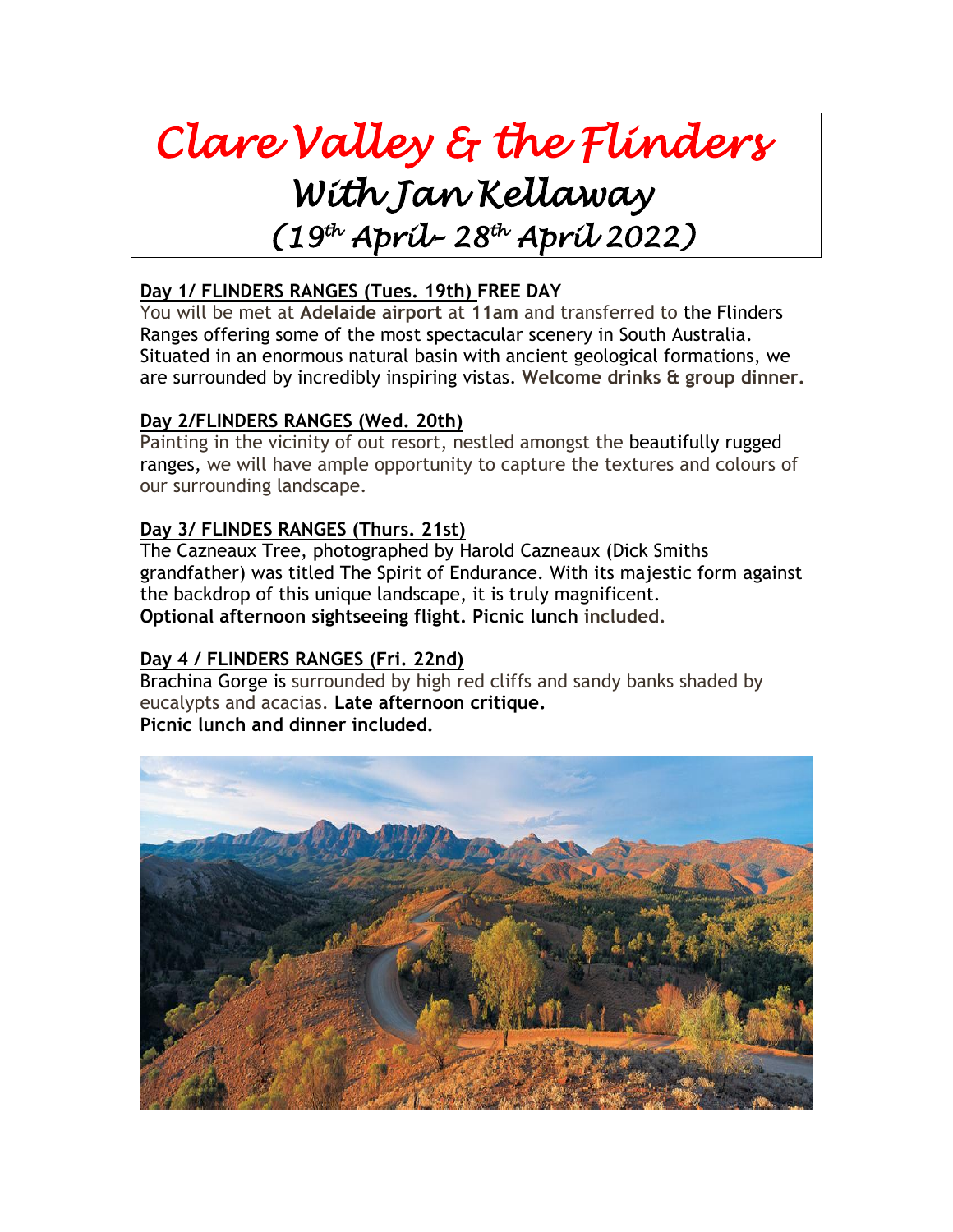### **Day 5/ CLARE VALLEY (Sat.23rd) FREE DAY**

After breakfast, we will depart for Clare Valley, stopping off at Hawker for lunch. After lunch we will visit the Jeff Morgan Gallery where the flora, fauna and landscapes have provided endless inspiration to this internationally- acclaimed artist.

Continuing onto Burra, we will stroll around these historical streets as it was a coppermining boom town between 1847 and 1877 with a flourishing Cornish community. Arriving at our accommodation in the late afternoon, we will have time to settle in.

#### **Day 6/ CLARE VALLEY (Sun.24th)**

The historic Clare Valley is well-known for its pristine farmlands, cluster of boutique wineries, stone villages, wide open skies, gum trees and wind-rippled golden wheat fields.

Setting up to paint at a boutique winery, we will have the chance to sample some local wines with our lunch. After lunch we will continue to follow the Riesling Trail, meandering through stunning landscape stopping at various vineyards to sip and sketch our picturesque surroundings. An opportunity for some loose sketches! **Lunch included.** 

#### **Day 7 / CLARE VALLEY (Mon. 25th)**

Mintaro and Auburn with their heritage- listed buildings are lovely stone villages with beautifully preserved streets and wild cottage gardens. Auburn's Little Red Grape Cafe is lovely with its scones with homemade raspberry jam. **Dinner included.**